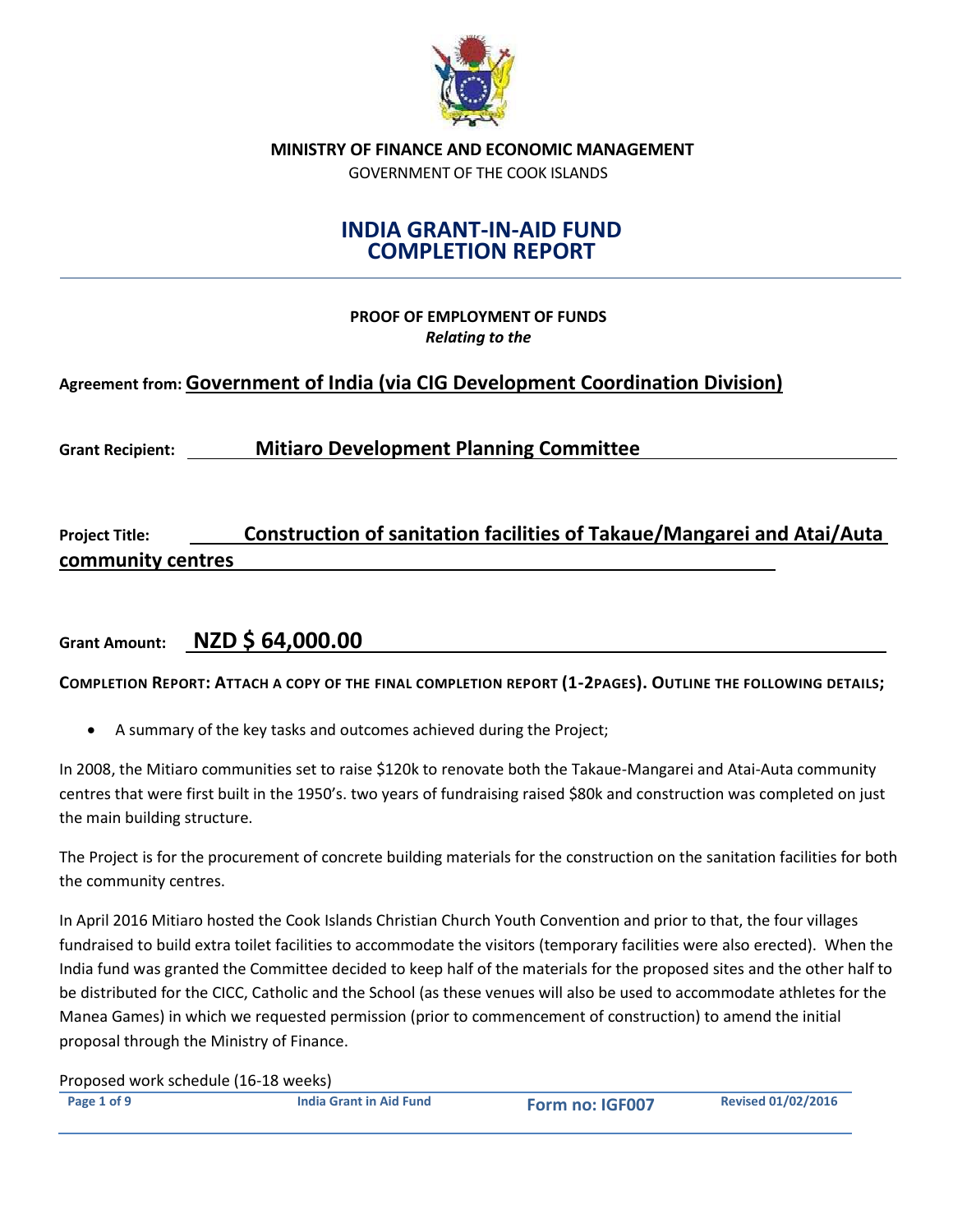| Weeks 1-2         | The 2 available carpenters along with community workers     |
|-------------------|-------------------------------------------------------------|
|                   | start working on the Takaue/Mangarei facilities.            |
| Weeks 3-4         | Carpenters to begin work on Atai/Auta facilities.           |
|                   | Plumber to begin on Takaue/Mangarei plumbing.               |
|                   | Divide community workers between carpenters and plumber.    |
| Weeks 5-6         | Carpenters to begin on Catholic facilities.                 |
|                   | Plumber to begin work on Atai/Auta.                         |
| Weeks 7-8         | Carpenters to move to CICC facilities.                      |
|                   | Plumber to move to Catholic.                                |
| Weeks 9-10        | Carpenters to move to School.                               |
|                   | Plumber to move to CICC.                                    |
| <b>Week 11-12</b> | Plumber to move to School                                   |
| Week 11-15        | Workers to spend an extra week at each facility to complete |
|                   | unfinished work.                                            |
|                   |                                                             |

Outline any major problems/issues or lessons learned and any additional information

The last lot of construction materials were received on the 27<sup>th</sup> of April 2017. The project was delayed until June due to the machinery needed for carting sand and gravel being utilised at the renewable construction site. The only major problems encountered were:

1. The shortage of workers and some machineries due to 2 other major projects happening at the same time namely the Renewable Energy Project and the Manea Games Sports Facility upgrades. On some days the workers had to work overtime in order for us to complete the project on time.

2. Some of the plumbing materials ordered did not fit hence the reason Mitiaro Island Administration spent up to about \$800 to purchase the correct fittings.

3. Because of the shortage of workers we did not complete the proposed septics for the facilities. The new toilet facilities are temporary connected to the 'old septics'. The committee is still holding on to the materials. The work for the new septics will commence after the renewable energy project is completed.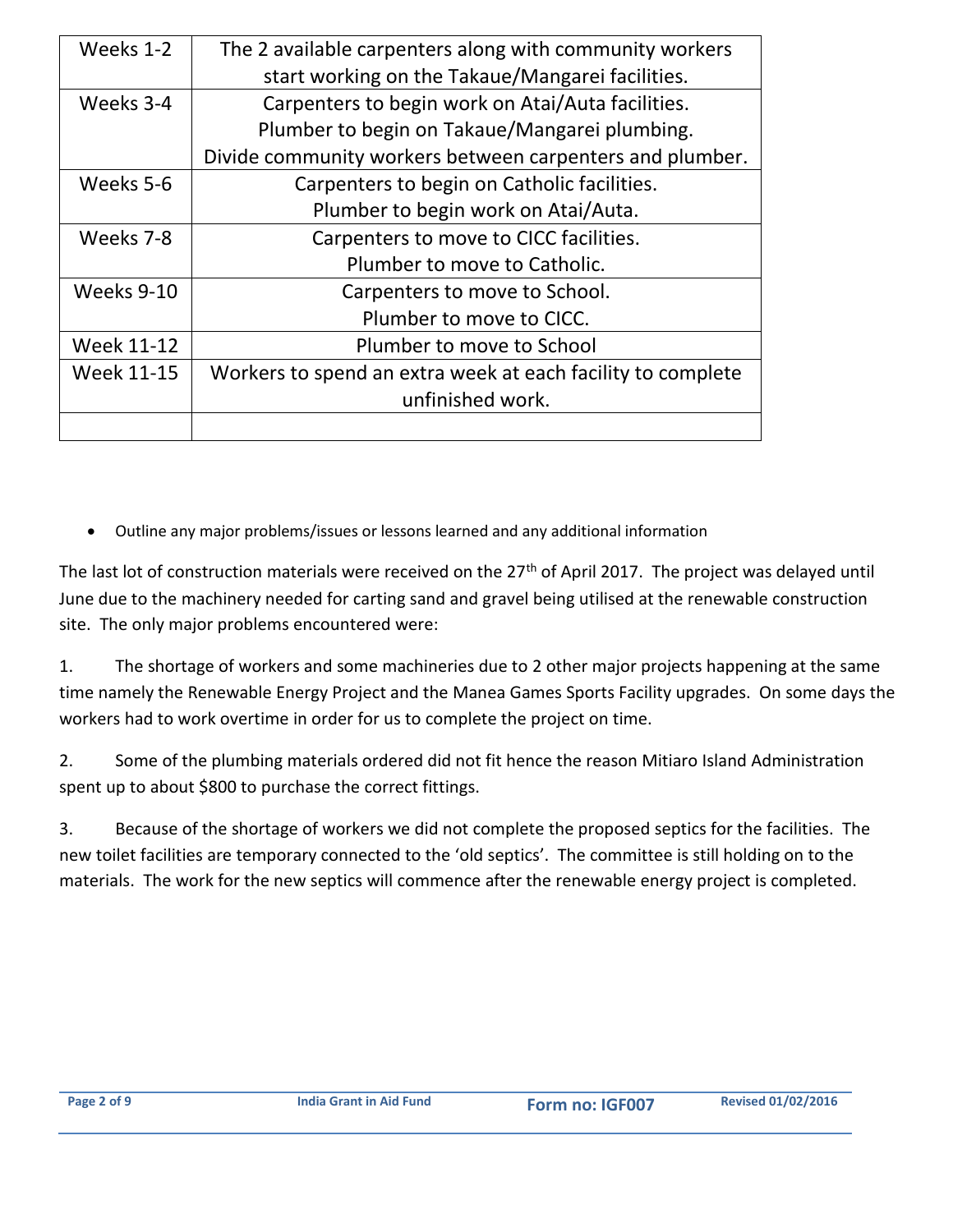A summary of budgeted expenditure versus actual expenditure and an explanation for any variance;

**Schedule 2: Example Summary Budget-Expenditure Template** 

|                  | <b>Project Revenue</b>                               | <b>Budget</b> | <b>Expenditure</b>            | variance (NZD\$) |  |
|------------------|------------------------------------------------------|---------------|-------------------------------|------------------|--|
|                  | <b>IGF Amount Received</b>                           | \$64,000.00   | 64,000.00                     |                  |  |
| <b>Own funds</b> |                                                      |               |                               |                  |  |
|                  | <b>Third Party funds (if applicable)</b>             |               |                               |                  |  |
|                  | total funds remaining (NZD\$)                        |               |                               |                  |  |
| INV#             | <b>Expenses</b>                                      | <b>Budget</b> | <b>Expenditure</b>            | variance (NZD\$) |  |
|                  |                                                      |               |                               |                  |  |
|                  | *In-kind donations through<br>food, tools and labour | \$15,000.00   |                               |                  |  |
|                  |                                                      |               |                               |                  |  |
|                  |                                                      |               |                               |                  |  |
|                  | <b>Refer to excel spreadsheet</b><br>attached        |               |                               |                  |  |
|                  |                                                      |               |                               |                  |  |
|                  |                                                      |               |                               |                  |  |
|                  |                                                      |               |                               |                  |  |
|                  |                                                      |               |                               |                  |  |
|                  |                                                      |               |                               |                  |  |
|                  |                                                      |               | total funds remaining (NZD\$) |                  |  |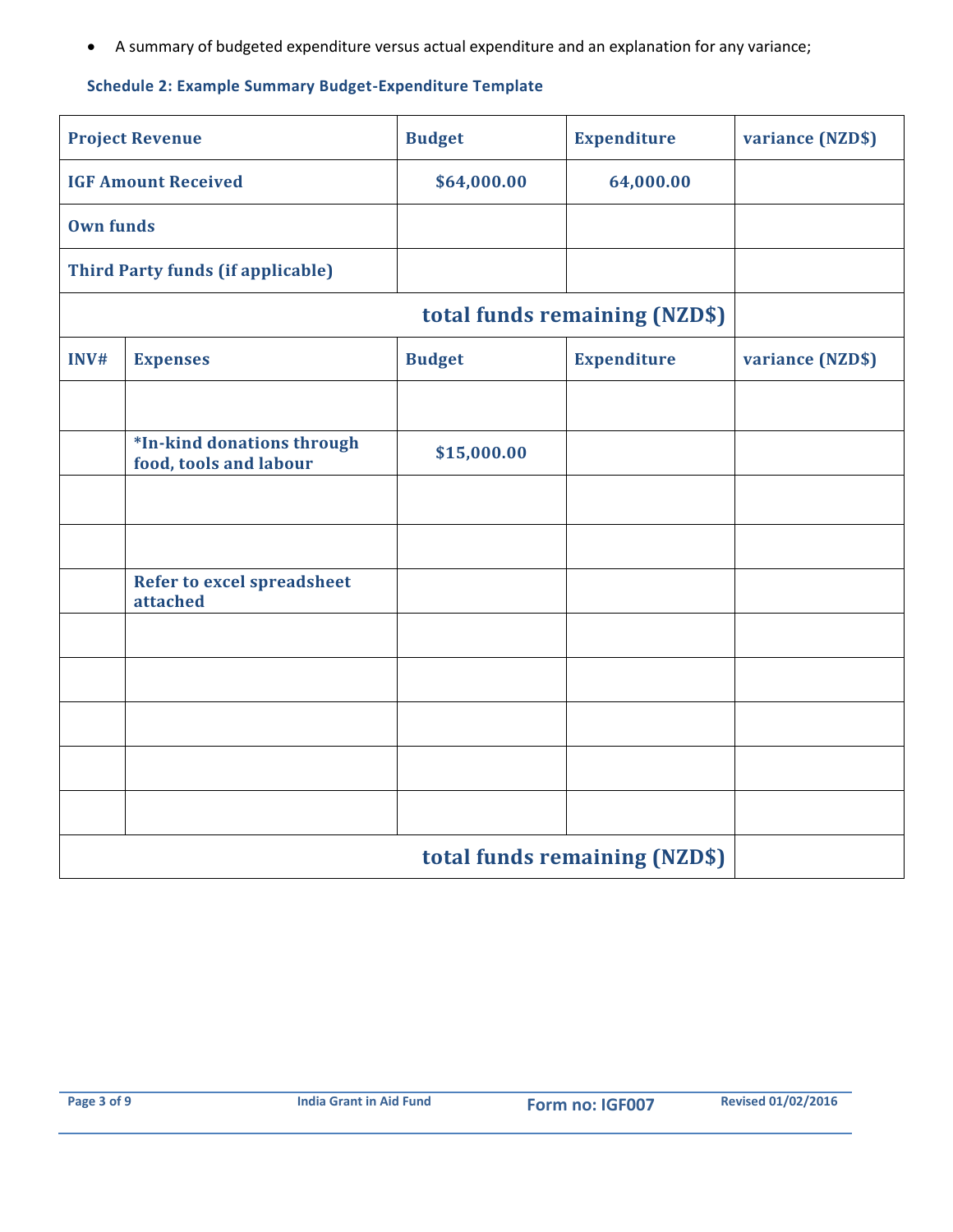# **India Grant Fund 16/17 Round** Total Funds Total Funds Total Funds

**Recipient: Mitiaro Development Plan Committee** 

**Ref#:** 

IGF1617-

15

received:<br>Total Funds \$ 64,000.00 Spent: 64,073.25 \$

Total VAT Reimbursements \$ 6,824.66 Cash Balance in Trust: 6,751.41 \$

| <b>IGF1617</b>                                          | <b>MDPC</b>      | MITIARO DEVELOPMENT PLAN COMMITTEE                           | Ś<br>64,000.00  | Ś<br>64,073.25  | \$  | 6,824.66                         | \$ |
|---------------------------------------------------------|------------------|--------------------------------------------------------------|-----------------|-----------------|-----|----------------------------------|----|
| Date                                                    | <b>RECIPIENT</b> | <b>Description</b>                                           | <b>Debit</b>    | <b>Credit</b>   |     | <b>Running</b><br><b>Balance</b> |    |
| 01-03-17                                                | <b>IGF</b>       | IGF1617 - Funding Received                                   |                 | \$<br>64,000.00 | \$. | 64,000.00                        |    |
| 06-03-17                                                | <b>MDPC</b>      | 011TSK_MDPC FRF1 - CKI STEEL LTD. Roofing<br>materials       | \$<br>3,640.84  |                 | \$  | 60,359.16                        |    |
| 06-03-17                                                | <b>MDPC</b>      | 011TSK_MDPC FRF1 - CITC BC.<br>bthrm/elec/construc materials | 41,279.41       |                 | \$  | 19,079.75                        |    |
| 06-03-17                                                | <b>MDPC</b>      | 011TSK_MDPC FRF1 - CITC BC. VAT Reim                         |                 | \$<br>5,384.27  | \$  | 24,464.02                        |    |
| 06-03-17                                                | <b>MDPC</b>      | 011TSK MDPC FRF1 - T&M Heather - concrete<br>blocks          | \$<br>11,043.00 |                 | \$  | 13,421.02                        |    |
| 06-03-17                                                | <b>MDPC</b>      | 011TSK_MDPC FRF1 - T&M Heather VAT Reim.                     |                 | \$<br>1,440.39  | \$  | 14,861.41                        |    |
| 06-03-17                                                | <b>MDPC</b>      | 011TSK MDPC FRF2 - Taio Shipping for blocks                  | \$<br>3,960.00  |                 | \$  | 10,901.41                        |    |
| 06-03-17                                                | <b>MDPC</b>      | 011TSK MDPC FRF3 - Tile Centre - tiles+freight               | 4,150.00        |                 | \$  | 6,751.41                         |    |
| All original receipts/invoices; (refer to MFEM Records) |                  |                                                              |                 |                 |     |                                  |    |

Copies of all warranties provided with goods purchased; (Refer to MFEM Records)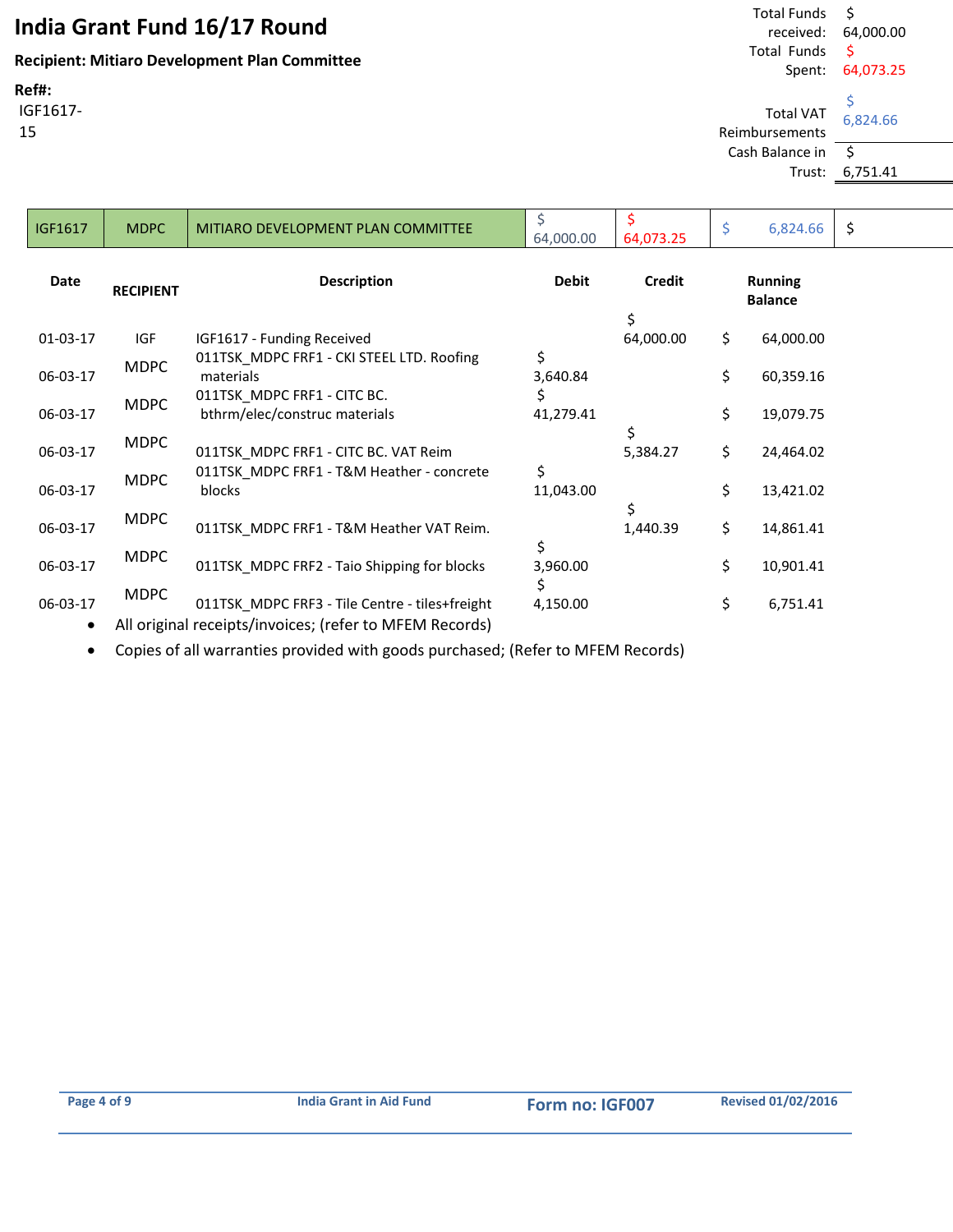Photos and/or Media coverage (includes newspaper, newsletters, online posts)

The project commenced with a prayer service held at the Community Hall where the Indian Government was acknowledged for funding the project.







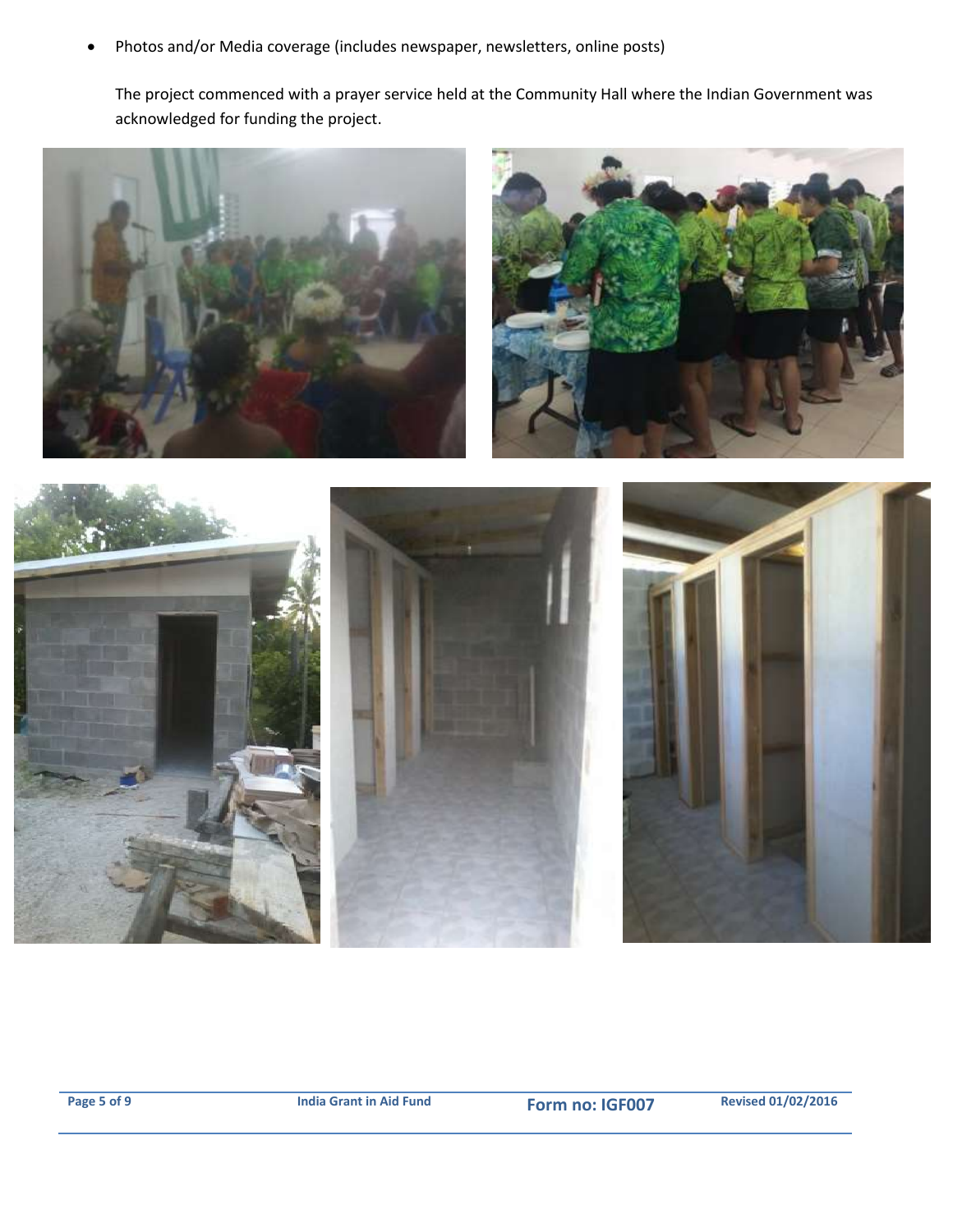







**Page 6** of 9 **India Grant in Aid Fund Form no: IGF007 Revised 01/02/2016**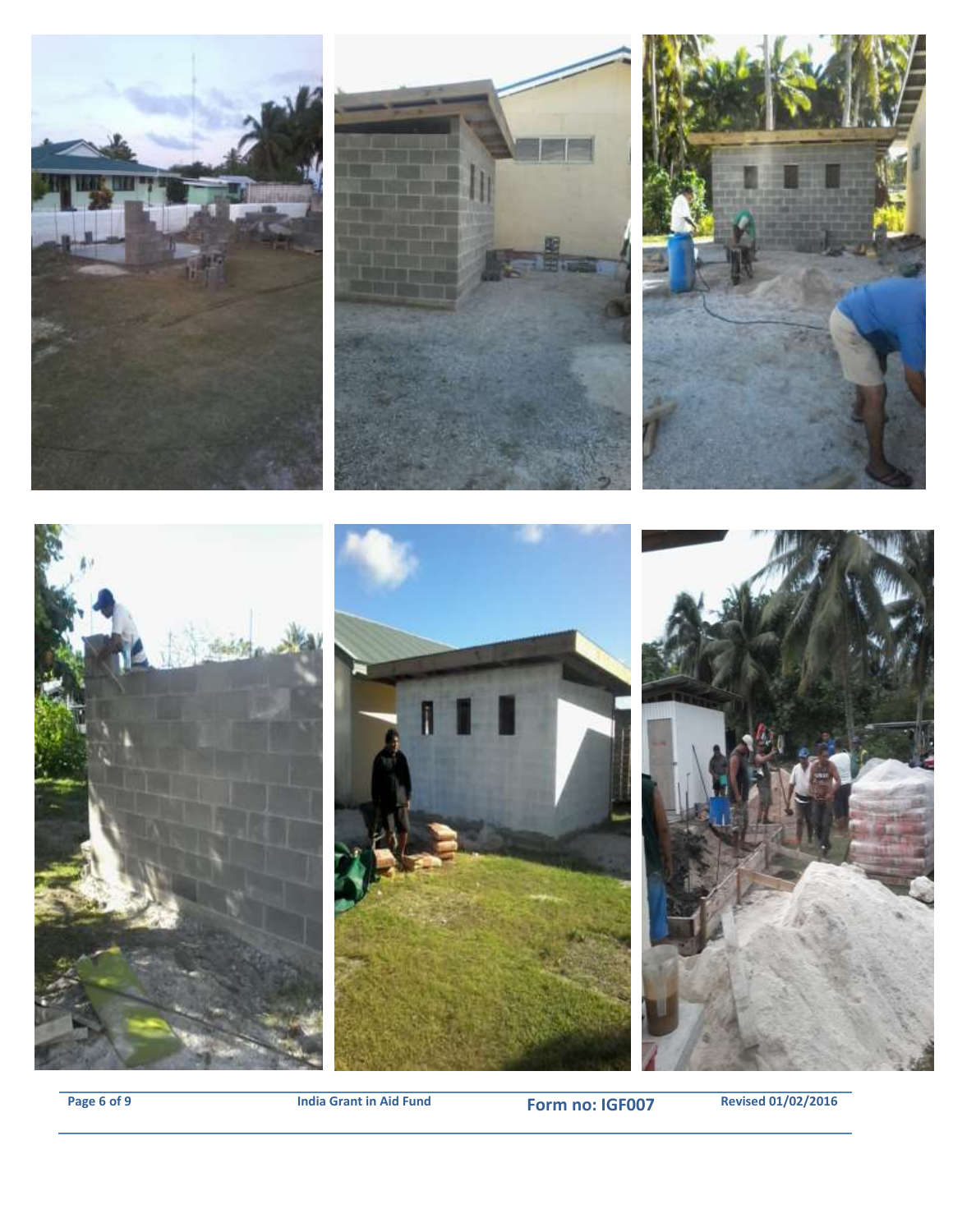#### Development Cook Islands

### **Development**



is in

Works at Development Coordination Division -**MFEM** 

- **Co** Lives in Avarua
- Followed by 1 person
- Add Pages You Manage



+ Add Instagram, Websites, Other Links





**Development Cook Islands**  $2 \text{ mins} \cdot \text{at}$ 

**Grant Boost for Mitiaro** 

 $\alpha$ 

The Mitiaro Development Plan Committee has successfully secured financial assistances in the form of a grant by the Government of India for the purchase and supply of concrete building materials for the construction of sanitation facilities for both the Takaue-Mangarei and Atai-Auta community centres in Mitiaro

In 2008, the Mitiaro communities set to raise \$120k to renovate both the Takaue-Mangarei and Atai-Auta community centres that were first built in the 1950's. Two years of fundraising raised \$80k and construction was completed on just the main building structure.

Both Community centres serve as an accommodation venue during large events such as the CICC youth conventions. The Manea Games and other village functions. Both centres are designated cyclone evacuation facilities as well as supplying purified drinking water to the community.

The Mitiaro Development Plan Committee have successfully completed construction of the sanitation facilities on both community centres, they would like to thank the Government of India for providing financial assistance and to the Mitiaro Community for the support that they have given throughout the duration of this project, Meitaki.

The India Grant Fund (IGF) was first announced at the 2006 Pacific Islands Forum and made available to each Pacific island countries including the Cook Islands.

It is administered by the Ministry of Finance and Economic Management (MFEM) and funded by the Indian government under their Grant-in Aid Programme. A total of about \$272,000 (US\$200,000) is available for the Cook Islands to access.

For the 2016/17 IGF round, 16 projects were submitted by the Cook Islands government and subsequently funding was approved by the government of India

The small grants are aimed at supporting grassroots communities ranging from registered Cook Island Civil Society Organisations as well as from the Pa Enua and island administrations.

These projects focus on areas that support, promote and/or develop social. economic and/or cultural development and sustainability.

For more enquiries please write to: development@cookislands.gov.ck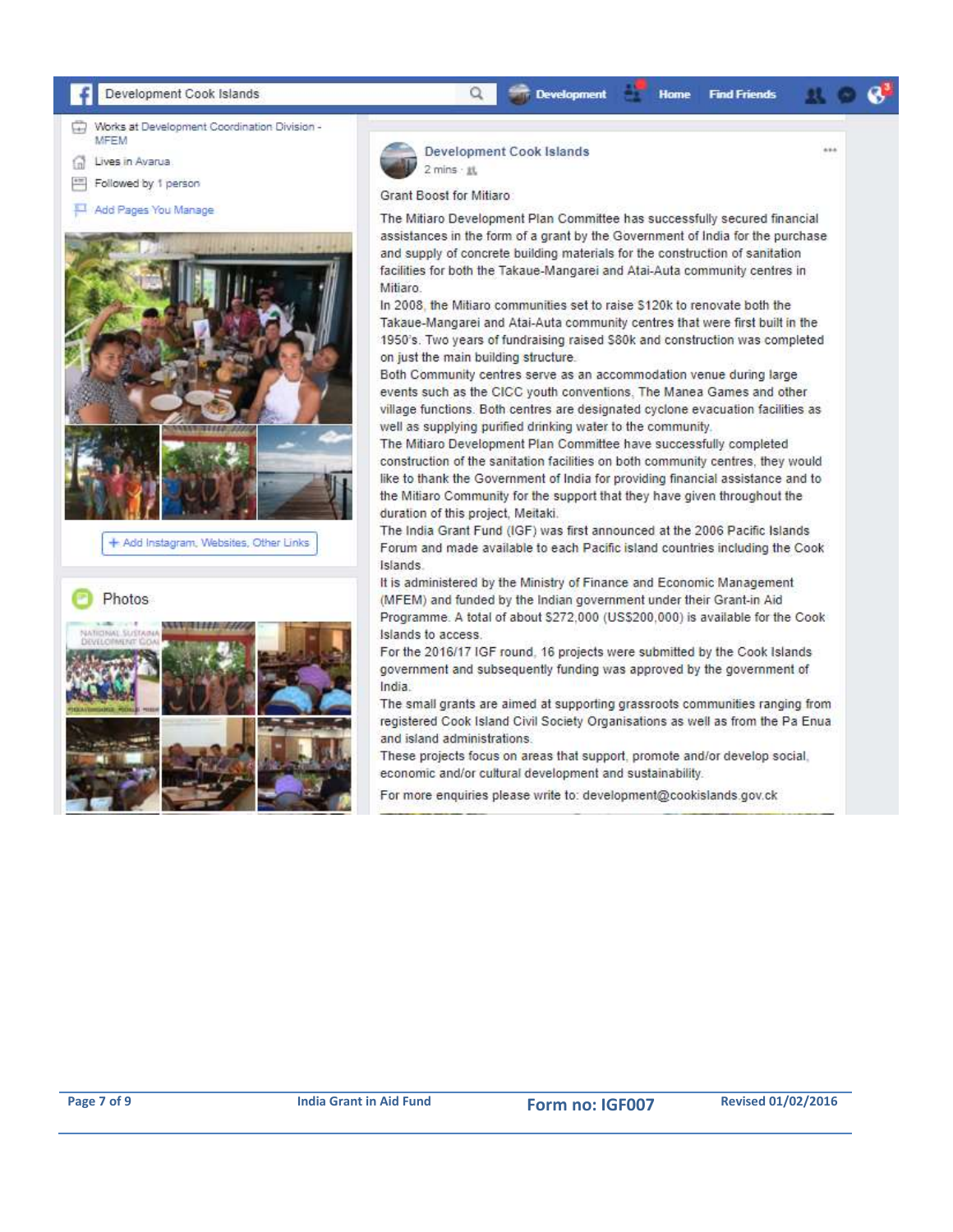# **Grant a boost for Mitian**

FINANCIAL assistance from the government of India has allowed the construction of sanitation facilities on Mitiaro. The Mitiaro Development Pian Committee has successfully secured financial assistances in the form of a grant by the government of India for the purchase and supply of concrete building materials for the construction of sanitation facilities for both the Takaue-Mangarei and Atai-Auta community centres in Mitiaro.

In 2008, the Miniaro communities set to raise \$120k to renovate both the Takaue-Mangarei and Atai-Auta community centres that were first bulk in the 1950's. Two years of fundraising raised \$80k and construction was completed on just the main building structure.

Both Community centres serve as an accommodation venue during large events such as the CICC youth conventions, was first announced at the 2006 lage functions.

Both centres are designated cyclone evacuation facilities as well as supplying purified. drinking water to the community.

Plan Committee have successfully completed construction of in Aid Programme. A total of the sanitation facilities on both about \$272,000 (US\$200,000) community centres, they would is available for the Cook Islands like to thank the Government of India for providing financial assistance and to the Mitiaro Community for the support that they



Workers constructing sanitation facility in Mitiaro. .

have given throughout the duration of this project, Meitaki, The India Grant Fund (IGF)

The Manea Games and other vil- Pacific Islands Forum and made available to each Pacific island countries including the Cook Islands.

It is administered by the Ministry of Finance and Economic Management (MFEM) The Mitiaro Development and funded by the Indian government under their Grantto access.

For the 2016/17 IGF round, islands.gov.ck 16 projects were submitted by the Cook Islands government

and subsequently funding was approved by the government of India,

The small grants are aimed at supporting grassroots communities ranging from registered Cook Island Civil Society Organisations as well as from the Pa Enua and island administrations.

These projects focus on areas that support, promote and/or develop social, economic and/ or cultural development and sustainability. For more enquiries please

write to: development@cook-

**Release** 

**SEND COMPLETED APPLICATION TO: Development Coordination Division** C/o Mercedes Tongia or Melinda Pierre Ministry of Finance and Economic Management Po Box 120, Rarotonga Email: mercedes.tongia@cookislands.gov.ck Email: melinda.pierre@cookislands.gov.ck

RECIPIENT NAME: MITIARO DEVELOPMENT PLANNING COMMITTEE (MAKARA MURARE)